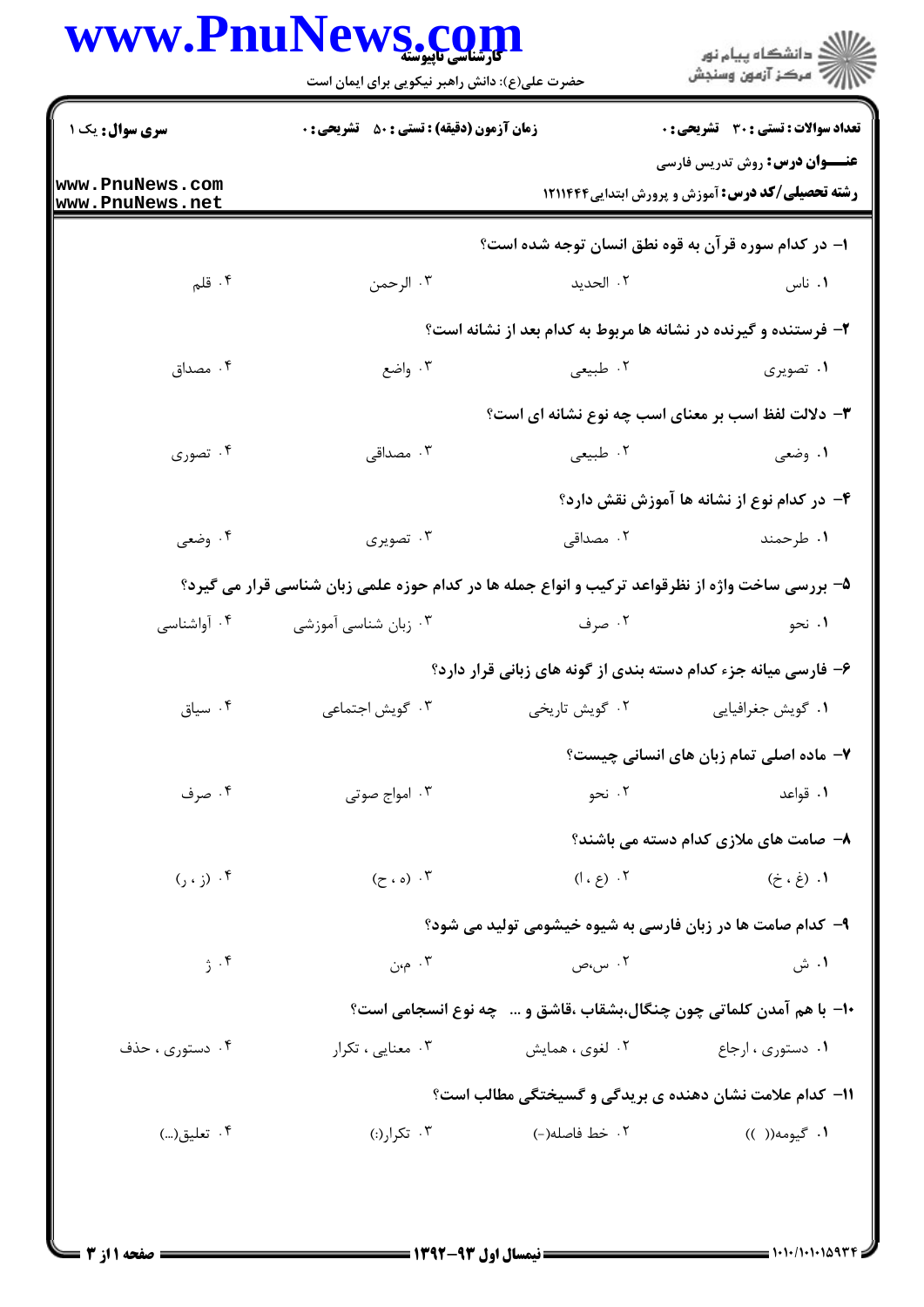| www.PnuN                           | <b>News COD</b><br>حضرت علی(ع): دانش راهبر نیکویی برای ایمان است                                      |                  | ِ<br>∭ دانشڪاه پيام نور<br>∭ مرڪز آزمون وسنڊش                                                   |  |
|------------------------------------|-------------------------------------------------------------------------------------------------------|------------------|-------------------------------------------------------------------------------------------------|--|
| <b>سری سوال : ۱ یک</b>             | <b>زمان آزمون (دقیقه) : تستی : 50 ٪ تشریحی : 0</b>                                                    |                  | <b>تعداد سوالات : تستی : 30 ٪ تشریحی : 0</b>                                                    |  |
| www.PnuNews.com<br>www.PnuNews.net |                                                                                                       |                  | <b>عنـــوان درس:</b> روش تدریس فارسی<br><b>رشته تحصیلی/کد درس:</b> آموزش و پرورش ابتدایی1۲۱۱۴۴۴ |  |
|                                    |                                                                                                       |                  | <b>۱۲</b> - تنوین و تشدید جزء کدام دسته از نشانه ها هستند؟                                      |  |
| ۰۴ سیاق                            | ۰۳ مشتق                                                                                               | ۰۲ حرفی          | ۰۱ زیر وزبری                                                                                    |  |
|                                    |                                                                                                       |                  | ۱۳– کدام نوع خط آغازگر نوشتار نظام یافته بوده است؟                                              |  |
| ۰۴ خط تحلیلی                       | ۰۳ خط اندیشه نگار                                                                                     | ۲. خط ترکیبی     | ٠١. خط الفبايي                                                                                  |  |
|                                    |                                                                                                       |                  | ۱۴– کدام مهارت در دسته بندی مهارتهای ادراکی زبان قرار دارند؟                                    |  |
| ۰۴ آوا کردن                        | ۰۳ مکاتبت                                                                                             | ۰۲ خواندن        | ۰۱ صحبت کردن                                                                                    |  |
|                                    |                                                                                                       |                  | ۱۵– کشف ارزیابی گرایش ها وتعصبات گویند،جزء کدام نوع گوش دادن است؟                               |  |
| ۰۴ با دقت                          | ۰۳ حاشیه ای                                                                                           | ۰۲ انتقادی       | ٠١ فعال                                                                                         |  |
|                                    |                                                                                                       |                  | ۱۶– در کدام یک از مراحل خواندن تأکید اصلی بر خواندن مستقل است؟                                  |  |
| ۰۴ اطلاعات كلامى                   | ۰۳ تعامل                                                                                              | ۰۲ پالایش        | ۰۱ گسترده خواندن                                                                                |  |
|                                    |                                                                                                       |                  | ۱۷– کدام مدل خواندن می تواند به تدوین بهترین استراتژی خواندن کمک نماید؟                         |  |
| ۰۴ مدل عناصر زبانی                 | ۰۳ مدل پایین به بالا                                                                                  | ۰۲ مدل فرآیندی   | ۰۱ مدل بالا به پایین                                                                            |  |
|                                    | ۱۸- رویارویی فراگیران در خواندن واژه ها با مصداق ملموس آن واژه از مزایای کدام روش یادگیری خواندن است؟ |                  |                                                                                                 |  |
| ۰۴ واژه محور                       | ۰۳ حرف محور                                                                                           | ۰۲ آوا-کلمه محور | ۰۱ آوا محور                                                                                     |  |
|                                    |                                                                                                       |                  | ۱۹- رونویس جزء کدام مرحله از مراحل یادگیری نوشتن است؟                                           |  |
| ۰۴ سوم                             | . پنجم                                                                                                |                  | ۰۱ هفتم میستند اول . ۲                                                                          |  |
|                                    |                                                                                                       |                  | +۲- در کدام روش از روش های آموزش انشاء نوشتن بر اساس قضاوت است؟                                 |  |
| ۰۴ روش تلفيق                       | ۰۳ نظریه جهانی                                                                                        | ۰۲ روش رابطه     | ۰۱ روش الگوی نوشتاری                                                                            |  |
|                                    |                                                                                                       |                  | <b>۲۱</b> - کدام مشکل از انشاء نویسی می تواند برای سطوح دبستان نامناسب باشد؟                    |  |
| ۰۴ خاطره نویسی                     | ۰۳ گزارش نویسی                                                                                        | ۲. واقعه نگاري   | ۰۱ نامه نگاری شخصی                                                                              |  |
|                                    |                                                                                                       |                  | ۲۲– کدام نظریه در مورد سن زبان آموزی دوم صحیح تر می باشد؟                                       |  |
|                                    | ۰۲ هر چه سن بیشتر باشد فراگیری بیشتر است.                                                             |                  | ۰۱ هر چه سن کمتر باشد فراگیری آسان تر است.                                                      |  |
|                                    | ۰۴ اصولاً یادگیری زبان تابع محیط است تا سن.                                                           |                  | ۰۳ بهترین سن زبان آموزی زبان دوم ۲ سالگی است.                                                   |  |